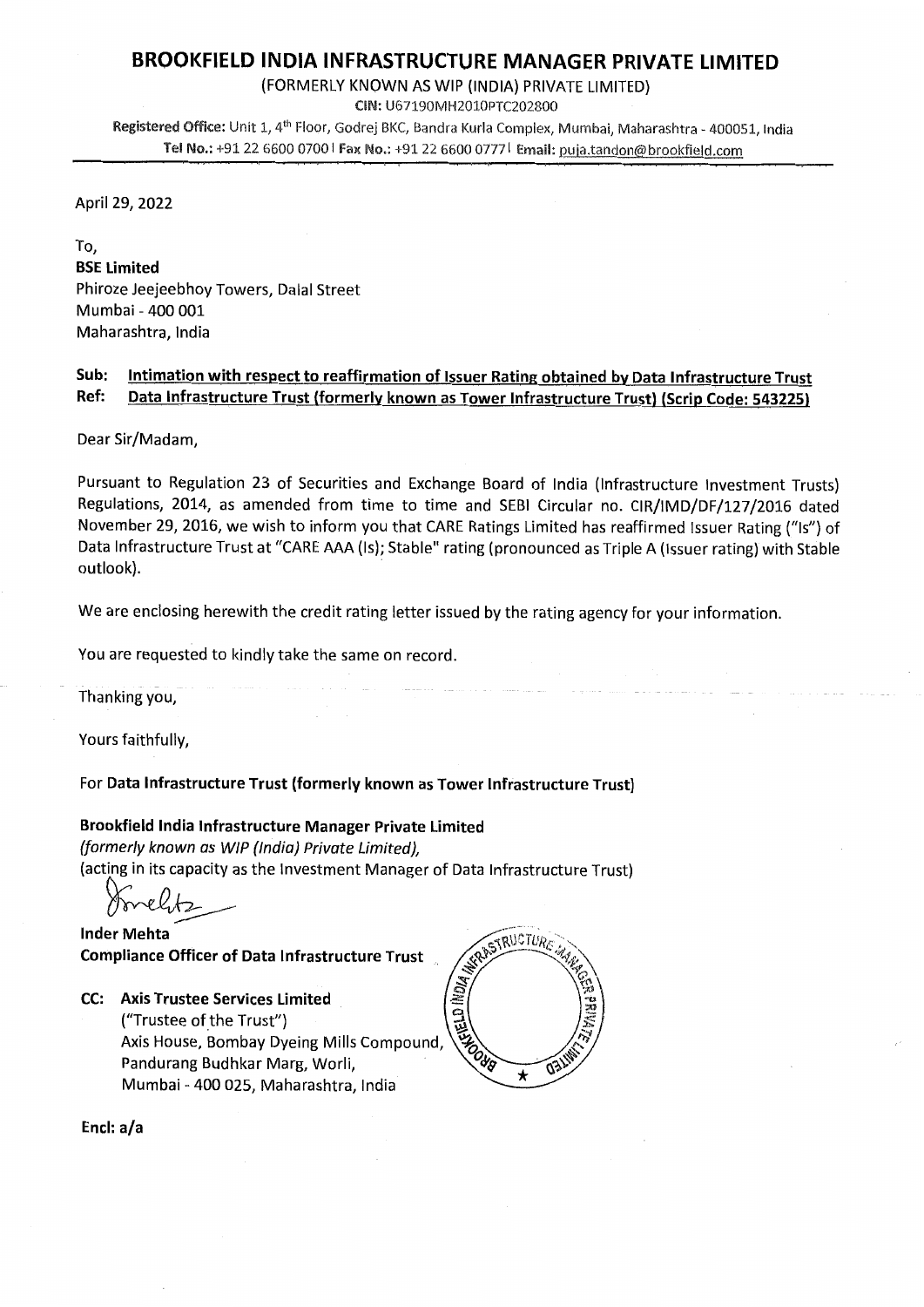

### **No. CARE/HO/RL/2022-23/1161**

**Mr. Inder Mehta Compliance Officer Data Infrastructure Trust** Unit 1, 4th Floor, Godrej BKC Plot No.C-68, G Block Bandra Kurla Complex Bandra East, Mumbai – 400 051

April 28, 2022

#### **Confidential**

Dear Sir,

#### **Credit rating for Issuer Rating**

This has reference to your email dated April 22, 2022 on the above subject.

2. In this connection, we invite your attention to our rating letter no. **CARE/HO/RL/2021-22/3429** dated **January 04,** 

**2022** assigning the Issuer Rating to your Trust. We confirm that the following ratings are outstanding for your Trust.

| <b>Type of Rating</b> | Rating1                                                              |
|-----------------------|----------------------------------------------------------------------|
| Issuer Rating         | CARE AAA (Is); Stable<br>[Triple A (Issuer Rating); Outlook: Stable) |
|                       |                                                                      |

The Issuer Rating is subject to net debt of the Trust not exceeding 70% of the enterprise value of its assets on a consolidated basis.

Please refer to CARE Ratings Ltd.'s rating symbols at **Annexure 1**

- 3. CARE Ratings Ltd. reserves the right to revise/reaffirm/withdraw the rating assigned as also revise the outlook, as a result of periodic review/surveillance, based on any event or information which in the opinion of CARE Ratings Ltd. warrants such an action. CARE Ratings Ltd. shall also be entitled to publicize/disseminate all the afore-mentioned rating actions in any manner considered appropriate by it, without reference to you.
- 4. All the other clauses vide our letter dated January 04, 2022 would continue to apply for the above rating.

If you need any clarification, you are welcome to approach us in this regard.

Thanking you,

Yours faithfully,

H. M. Chach

**Hardik Shah Ranjan Sharma**  Associate Director **Director** Director

Encl.: As above

 $\overline{a}$ 

Ranjan Sharma

[hardik.shah@careedge.in](mailto:hardik.shah@careedge.in) ranjan.sharma@careedge.in

CARE Ratings Limited <sup>1</sup>Complete definitions of the ratings assigned are available at [www.careedge.in](http://www.careedge.in/) and in other CARE Ratings Ltd.'s publications.

32, Titanium, Prahaladnagar Corporate Road Satellite, Ahmedabad - 380 015 Tel: +91-79-4026 5656 Fax.: +91-79-4026 5657

CIN-L67190MH1993PLC071691

4th Floor, Godrej Coliseum, Somaiya Hospital Road, Off Eastern Express Highway, Sion (East), Mumbai - 400 022 Phone: +91-22-6754 3456 Email: care@careedge.in • www.careedge.in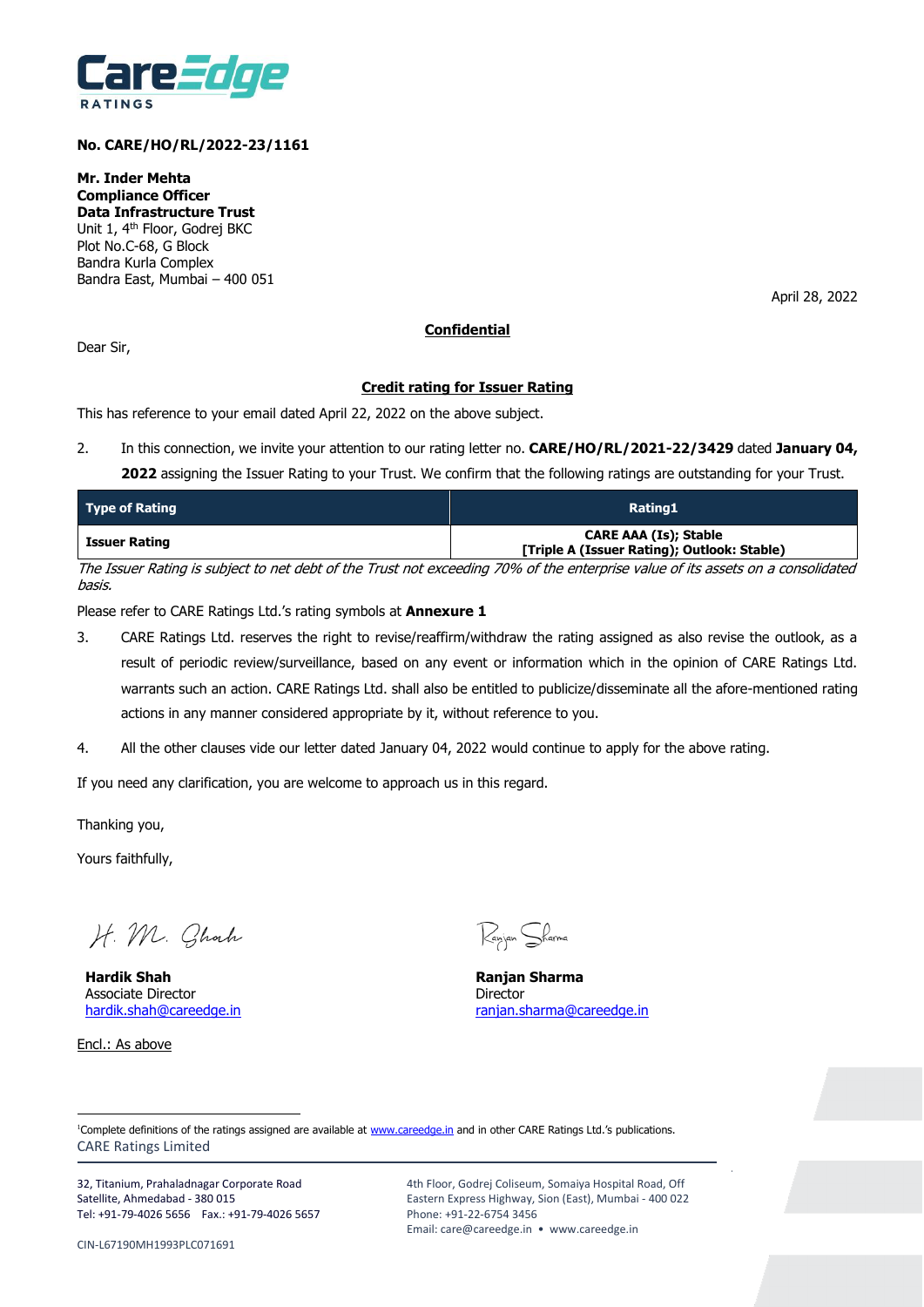#### Disclaimer

The ratings issued by CARE Ratings Limited are opinions on the likelihood of timely payment of the obligations under the rated instrument and are not recommendations to sanction, renew, disburse or recall the concerned bank facilities or to buy, sell or hold any security. These ratings do not convey suitability or price for the investor. The agency does not constitute an audit on the rated entity. CARE Ratings Limited has based its ratings/outlooks based on information obtained from reliable and credible sources. CARE Ratings Limited does not, however, guarantee the accuracy, adequacy or completeness of any information and is not responsible for any errors or omissions and the results obtained from the use of such information. Most entities whose bank facilities/instruments are rated by CARE Ratings Limited have paid a credit rating fee, based on the amount and type of bank facilities/instruments. CARE Ratings Limited or its subsidiaries/associates may also be involved with other commercial transactions with the entity. In case of partnership/proprietary concerns, the rating /outlook assigned by CARE Ratings Limited is, inter-alia, based on the capital deployed by the partners/proprietor and the current financial strength of the firm. The rating/outlook may undergo a change in case of withdrawal of capital or the unsecured loans brought in by the partners/proprietor in addition to the financial performance and other relevant factors. CARE Ratings Limited is not responsible for any errors and states that it has no financial liability whatsoever to the users of CARE Ratings Limited's rating.

Our ratings do not factor in any rating related trigger clauses as per the terms of the facility/instrument, which may involve acceleration of payments in case of rating downgrades. However, if any such clauses are introduced and if triggered, the ratings may see volatility and sharp downgrades.

CARE Ratings Limited

32, Titanium, Prahaladnagar Corporate Road Satellite, Ahmedabad - 380 015 Tel: +91-79-4026 5656 Fax.: +91-79-4026 5657

CIN-L67190MH1993PLC071691

4th Floor, Godrej Coliseum, Somaiya Hospital Road, Off Eastern Express Highway, Sion (East), Mumbai - 400 022 Phone: +91-22-6754 3456 Email: care@careedge.in • www.careedge.in